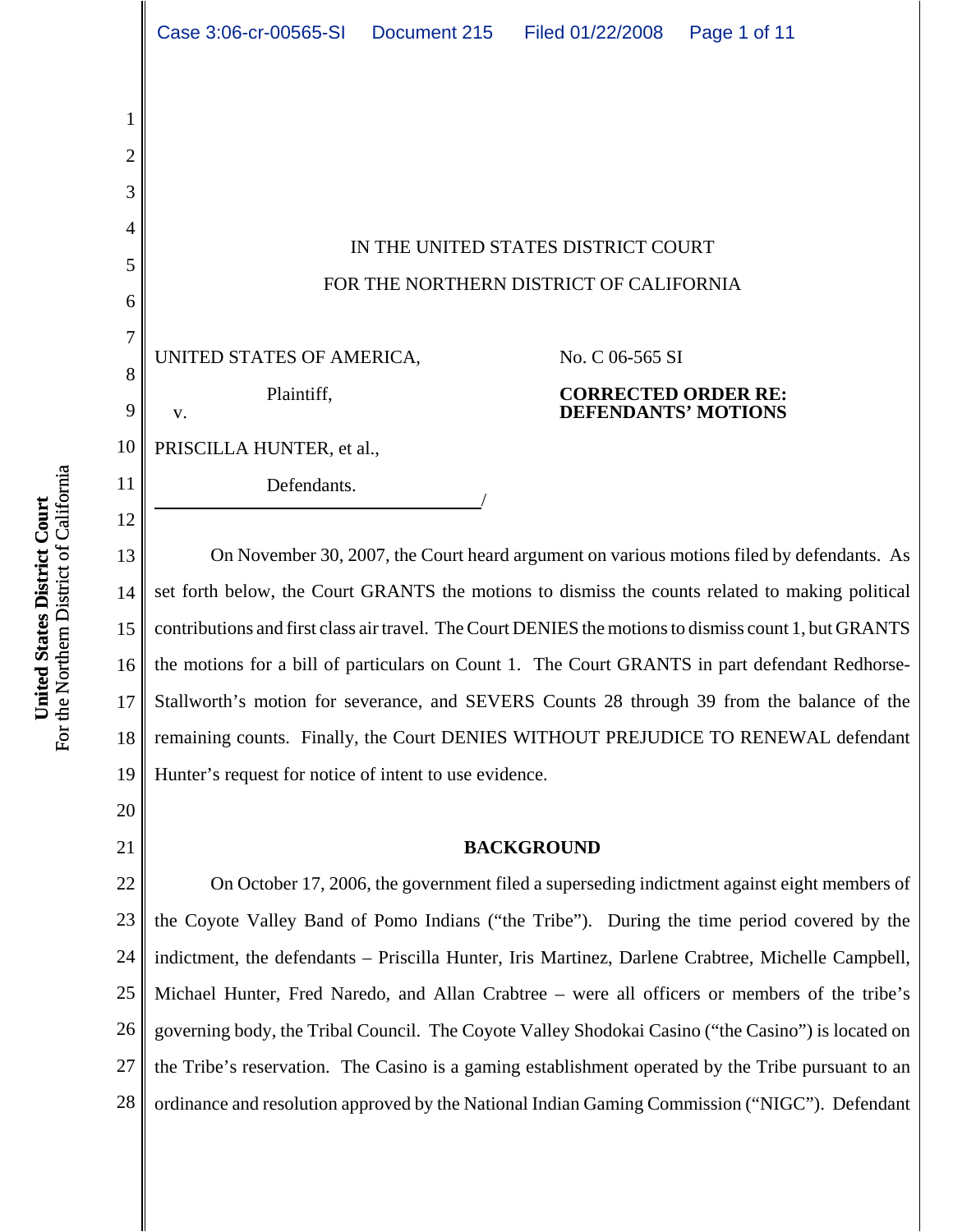Kathy Redhorse-Stallworth was the Chief Financial Officer of the Casino.

Relevant to the instant prosecution is a 2001 settlement agreement between NIGC and the Tribe.<sup>1</sup>

3 The settlement agreement states,

1

2

4

5

6

7

8

9

10

11

12

13

14

15

16

17

18

21

An investigation by the Tribal Council and the NIGC revealed that some of the Tribe's gaming revenues were incorrectly used. The Tribe and the NIGC have determined that the deficiencies in the Casino's accounting systems, internal controls and policies and procedures have contributed to the impermissible use of gaming revenues. The Tribe and the NIGC agree that resolving these matters by settlement agreement is in the parties' best interest.

Crabtree Motion to Dismiss, Ex. A ¶ 2. The settlement agreement states that the Tribal Council engaged in a number of "improper actions" with regard to casino assets, including using Casino-issued credit cards for personal expenditures. *Id*. ¶ 10(b). The settlement agreement adopts a number of policies to protect tribal gaming revenues, such as prohibiting the Casino from making charitable gifts, and requiring that Casino-issued credit cards be used for travel expenses only. *Id*. ¶¶ 17(d), 18(k).

Defendant Priscilla Hunter signed the settlement agreement on behalf of the Tribe, and defendants Campbell, Allan Crabtree and Darlene Crabtree signed promissory notes, incorporated by reference into the settlement agreement, under which they agreed to repay the Casino for the amount each was found to have owed. Defendants Priscilla Hunter, Michael Hunter, and Iris Martinez also acknowledged owing money to the Casino, and repaid the Casino those amounts prior to the execution of the agreement.

19 20 22 23 24 26 With the 2001 settlement agreement as background, the indictment alleges that on a date unknown but no later than May 2001 continuing to in or around December 2004, defendants stole and misapplied tribal and casino funds, and conspired to do so, by, *inter alia*, (1) using credit and debit cards issued to them and paid or funded by the Tribe for personal items; (2) purchasing first-class airplane tickets rather than coach or economy tickets; and (3) making political donations. The indictment also charges certain defendants with conspiracy to obstruct justice by allegedly altering and destroying Tribal and Casino records in 2003 to obstruct an NIGC investigation regarding the Tribe's and Casino's compliance with the 2001 settlement agreement. Finally, the indictment charges defendants Priscilla Hunter and Michelle Campbell with numerous counts of tax evasion and failure to file income tax

27

25

 $<sup>1</sup>$  The settlement agreement is attached as Exhibit A to defendant Crabtree's motion to dismiss.</sup>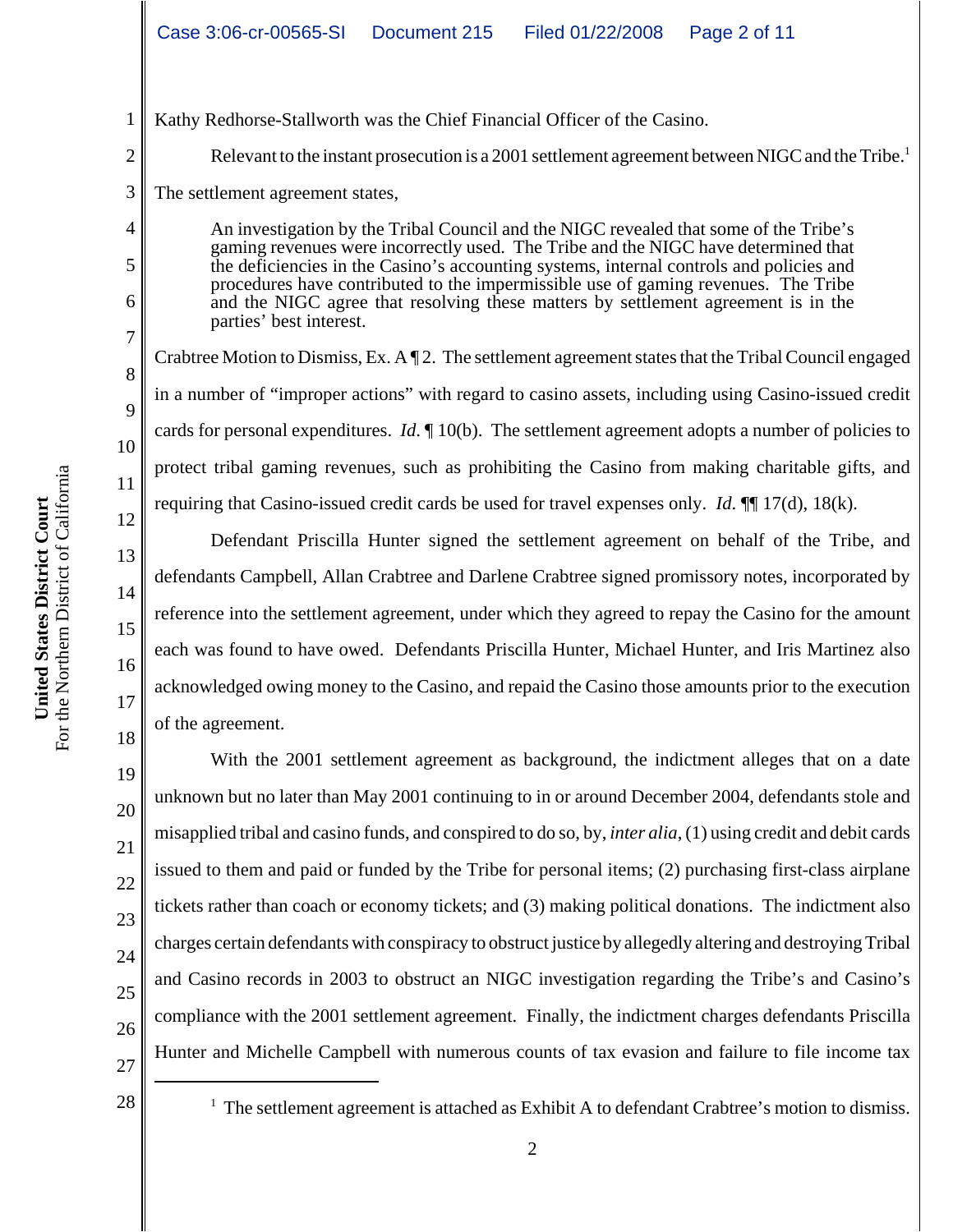1 returns between 1999 and 2003.

2 3 4 5 Now before the Court are numerous motions to dismiss the indictment, two motions for a bill of particulars, a motion for severance, and a request that the government inform defendants of what evidence it intends to use so that defendants may determine whether they wish to file motions to suppress.

#### **DISCUSSION**

#### **1. Defendants' motions to dismiss the indictment**

#### **A. Counts related to making political contributions: 18-25**

10 11 12 13 14 15 16 17 All defendants named in Counts 18-25 have moved to dismiss the conspiracy and substantive counts regarding making political contributions on the ground that making political contributions with Casino monies is not a crime. Counts 18-25 charge defendants with willful misapplication of casino funds. The elements of that crime are: (1) the defendant abstracted, purloined, willfully misapplied or carried away with the intent to steal; (2) money, funds or other property of a value in excess of \$1,000; (3) belonging to a gaming establishment operated by or for or licensed by an Indian tribe pursuant to an ordinance or resolution approved by the National Indian Gaming Commission ("NIGC"). 18 U.S.C. § 1167(b).

18 19 20 21 22 23 The parties agree that the Tribe's use of revenue generated by the Casino was governed by 25 U.S.C. § 2710 and 25 C.F.R. § 522.41(b)(2). Under Section 2710 and the NIGC regulations, net revenues from any tribal gaming are not to be used for purposes other than: "(1) to fund tribal government operations or programs; (2) to provide for the general welfare of the Indian tribe and its members; (3) to promote tribal economic development; (4) to donate to charitable organizations; or (5) to help fund operations of local government agencies." 25 U.S.C. § 2710(b)(2)(B)(i)-(iv).

24 25 26 27 28 The government contends that defendants violated Section 2710, and therefore committed the crime of willful misapplication of casino funds, because making political donations is not listed as a permissible use of gaming revenues in Section 2710. In addition, the government contends (and the superseding indictment alleges) that the May 2001 settlement agreement between NIGC and the Tribe provides that "[n]o charitable gifts *or other gifts* shall be made by the Casino." Thus, the government

6

7

8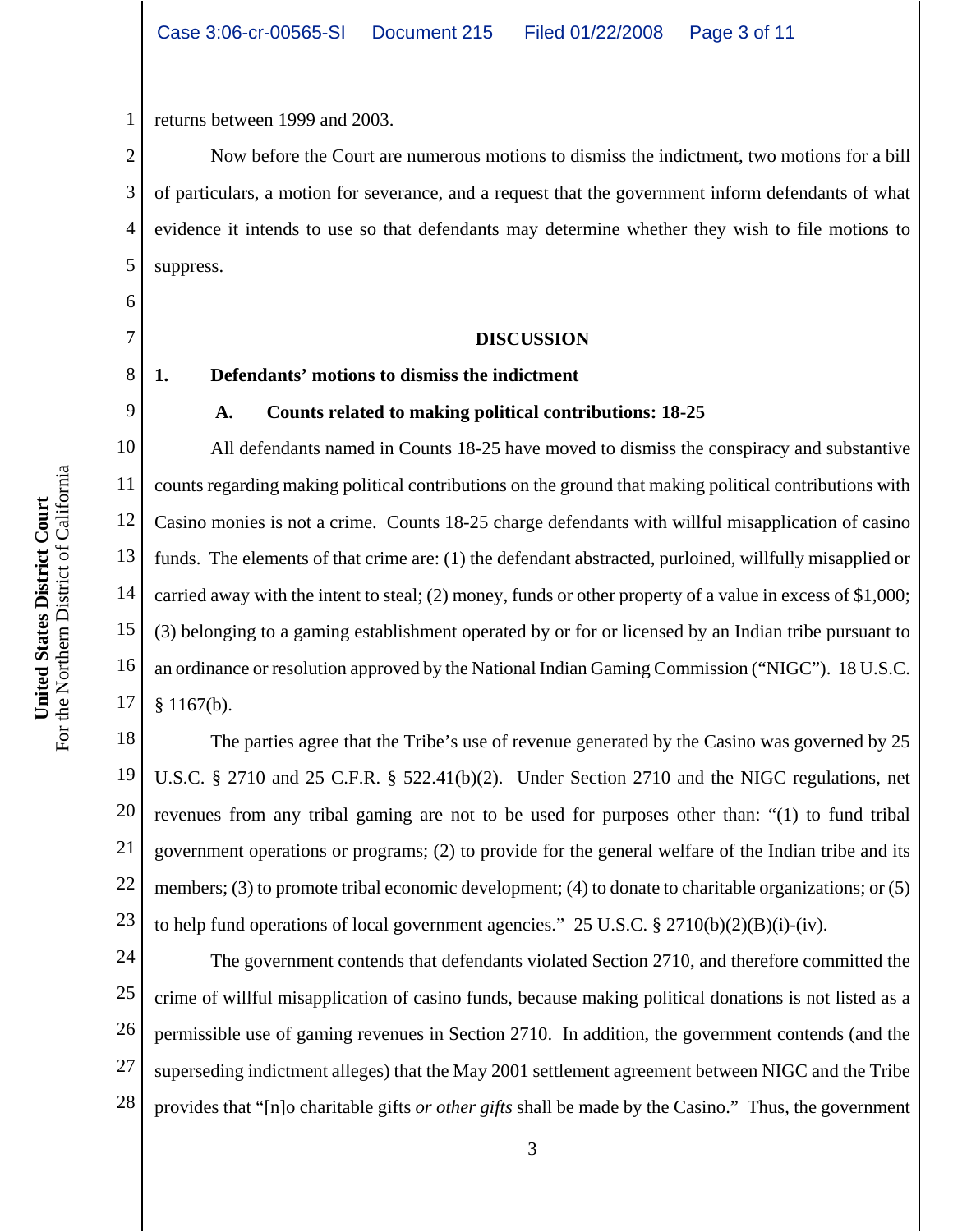1

5

7

argues, defendants "knew" that they were not authorized to make gifts or contributions to politicians.

2 3 4 6 8 9 10 11 Defendants contend that nothing in federal law, or Section 2710 in particular, prohibits tribes from making political donations. In fact, defendants argue that political contributions are permissible under Section 2710 in that they "provide for the general welfare of the Indian tribe and its members" and "promote tribal economic development." Defendants have also submitted the February 8, 2006 testimony of NIGC Chairman Philip Hogen before the United States Senate Committee on Indian Affairs. Chairman Hogen testifies, *inter alia*, that using tribal funds for political purposes, lobbying expenditures, and campaign contributions "were deemed to fall into one or more of three permissible expenditure classifications [under § 2710]: providing for the general welfare of the tribe and its members, promoting tribal economic development, and funding tribal governmental operations." Hunter Reply in Support of Motion to Dismiss, Ex. A at 9.

12 13 14 15 16 17 Defendants also argue that construing Section 2710 to prohibit Indian Tribes from making political contributions violates the First Amendment rights of tribes, and raises serious due process concerns by criminalizing conduct that a "person of ordinary intelligence" would not know was prohibited from reading the words used in the law. *Grayned v. Rockford*, 408 U.S. 104, 108 (1972). Finally, defendants argue that even if they violated the NIGC settlement agreement (which they deny), such a violation would give rise to a civil suit for breach of contract, not criminal liability.

18 19 20 21 22 23 24 25 26 27 The Court agrees with defendants that making political contributions is not clearly prohibited by the federal statutes or regulations cited by the government. The government does not cite any cases construing Section 2710 to prohibit Indian Tribes from making political donations. The Court finds it particularly significant that the NIGC Chairman – the head of the entity that entered into the settlement agreement with the Tribe – expressed his view to the U.S. Senate Committee that making political donations was permitted under Section 2710. *See United States v. Apex Oil Co.*, 132 F.3d 1287, 1291 (9th Cir. 2003) (holding rule of lenity required dismissal of count where regulation was ambiguous and conduct charged was common, and noting that "[n]o attempt was made by the government to enjoin the captains' practice, to subject them to civil sanctions or to enforce earlier a statute that has been on the books since 1980 and under which a regulation was adopted in 1983.").

28

The Court also agrees that even if defendants violated the 2001 settlement agreement by making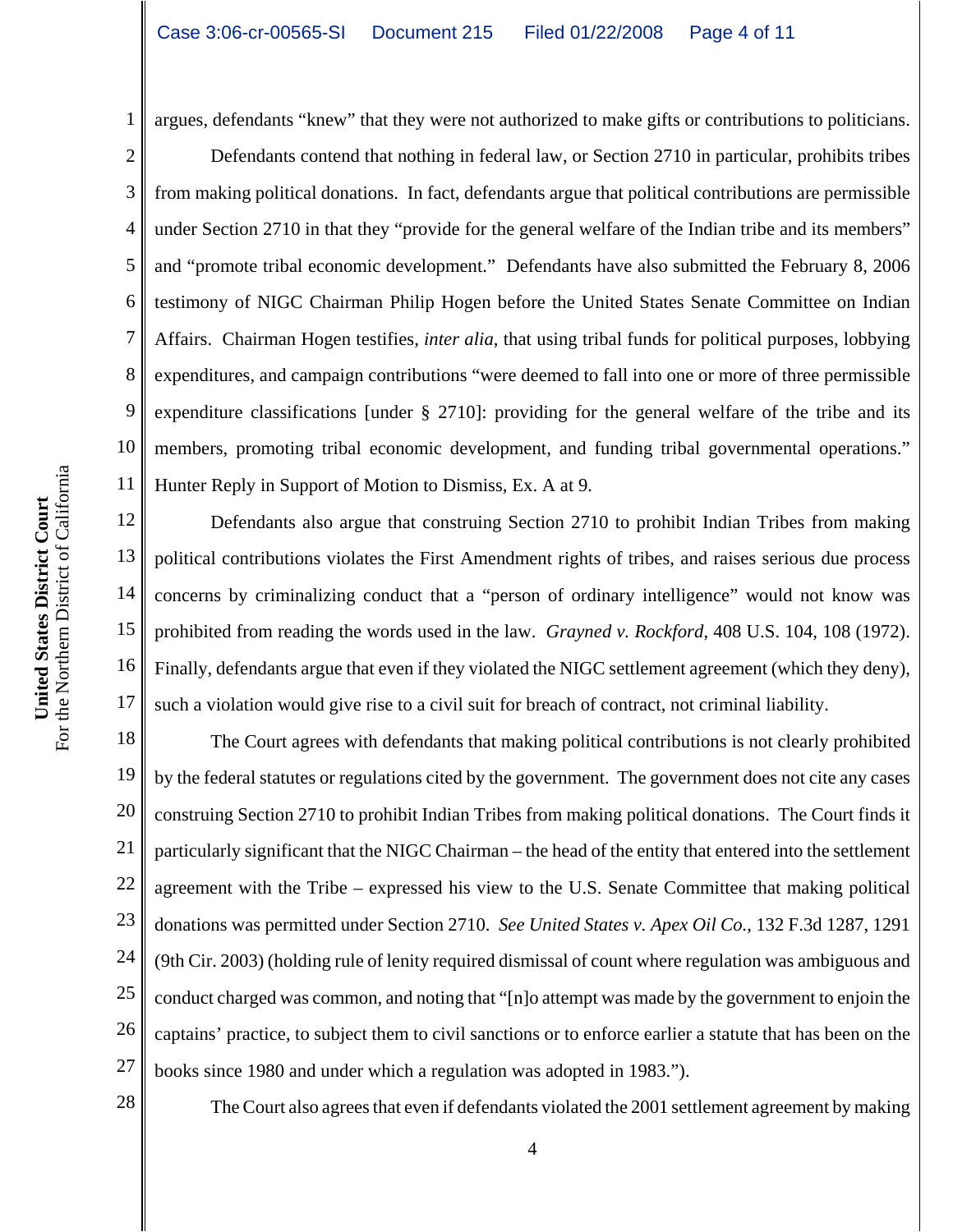3 4 political contributions, any such violation does not give rise to criminal liability.<sup>2</sup> The settlement agreement does not address what would happen if any Tribe member breached the agreement, and does not state that a breach of the agreement could lead to criminal liability. The government does not cite any authority for its contention that a breach of the settlement agreement amounts to a federal crime.

1

2

5

6

7

8

9

10

11

12

# **B. Counts related to first class air travel: 2-17**

Defendants Iris Martinez and Priscilla Hunter move to dismiss numerous counts against them alleging a "First-Class Airfare Scheme." The superseding indictment charges that defendants Martinez and Priscilla Hunter "embezzled, knowingly converted and wilfully misapplied the Casino's funds by causing first-class travel to be booked and paid for them when traveling on business, rather than following the Tribe's and Casino's fiscal policies and federal regulations requiring all air travel to be booked at coach or economy government rates." Superseding Indictment ¶ 20.

13 14 15 16 17 18 19 Defendants argue that booking first-class air travel is not a crime, and that the government has not identified any fiscal policies and procedures or federal regulations prohibiting first-class travel. Defendants note that the government does *not* allege that the travel itself was for an illegitimate purpose, but rather that the cost of defendants' first-class travel "resulted in significant expense to the Casino and the Tribe." Defendants also correctly note that to the extent the government wished to rely on the NIGC settlement agreement (which, as discussed above, would not provide a basis for criminal liability in any event), that agreement makes no mention of limiting air travel to coach or economy rates. Defendants further argue that in the absence of any laws or regulations criminalizing their conduct, prosecuting them for booking first-class air travel violates Due Process.

The government's response is wholly inadequate, and simply parrots the language of the

20 21 22 23 24 25 26 indictment without citing any laws or regulations criminalizing defendants' conduct. The government asserts, without any supporting citations or explanation, that "[t]he Tribe's procedures (adopted by the Council no later than May 2001) and the regulations required air travel on Tribal business to be

<sup>27</sup> 28  $2$  Accordingly, the Court finds it unnecessary to address the parties' arguments regarding whether making political donations was barred by the settlement agreement's prohibition on making charitable donations "or other gifts."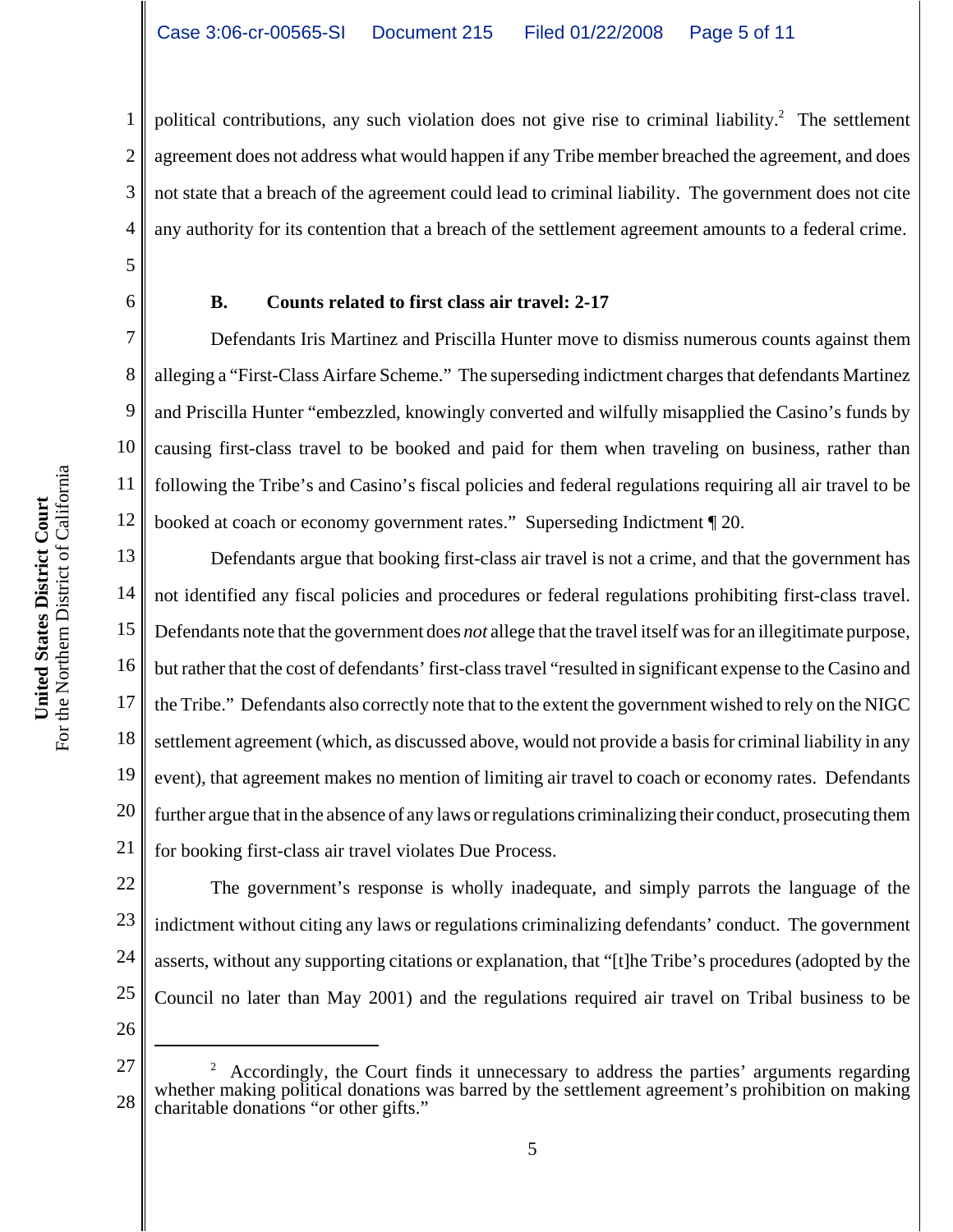2 3 4 5 purchased at the lowest available government rate, and mandated the use of coach or economy fares." Opposition at 2-3. The government does not identify or cite these "Tribe procedures," nor does the government explain how violation of any such Tribe procedures would lead to federal criminal liability. Accordingly, the Court finds that the government has not identified any basis for criminal liability, and dismisses these counts.

6

8

9

10

11

12

13

14

1

7

## **C. Count 1: conspiracy to steal and misapply Tribal funds**

Count 1 charges defendants Priscilla Hunter, Michelle Campbell, Iris Martinez, and Michael Hunter with conspiring to steal and misapply tribal funds "by using credit and debit cards issued to them and paid or funded by the Tribe to purchase personal items for their own benefit, in contravention of the Settlement Agreement and the Tribe's and Casino's fiscal policies and procedures." Superseding Indictment ¶ 17. The indictment lists thirteen overt acts allegedly committed by defendants in which they misapplied Tribal funds by making personal purchases: six overt acts by Priscilla Hunter, two by Iris Martinez, four by Michelle Campbell, and one by Michael Hunter. *Id*. at ¶18(a)-(m).

15 16 17 18 19 20 21 Defendants contend that Count 1 should be dismissed for failure to adequately charge a conspiracy. Defendants argue that even accepting as true all the allegations in the indictment, Count 1 describes only individual actions and not joint actions, thus failing to allege an agreement among the co-defendants to commit the criminal acts. Defendants also note that many of the charges alleged in the indictment are below the \$1000 threshold required to establish a violation of 18 U.S.C. § 1167(b), and thus the government has lumped a number of charges together – without alleging an agreement between defendants – in order to allege a federal crime.

22 23 24 25 26 27 28 The government responds that the following facts provide circumstantial evidence of the existence of a conspiracy: (1) the Tribal Council, which included defendants, was responsible for making decisions regarding the Tribe's financial affairs, (2) the Council was reprimanded in the 2001 Settlement Agreement and directed to change its ways, (3) defendants Priscilla Hunter, Michael Hunter, Campbell and Martinez continued to use credit and debit cards for personal use, and (4) defendants Priscilla Hunter, Campbell and Martinez participated in the cover up to prevent NIGC from learning of the credit and debit card misuse.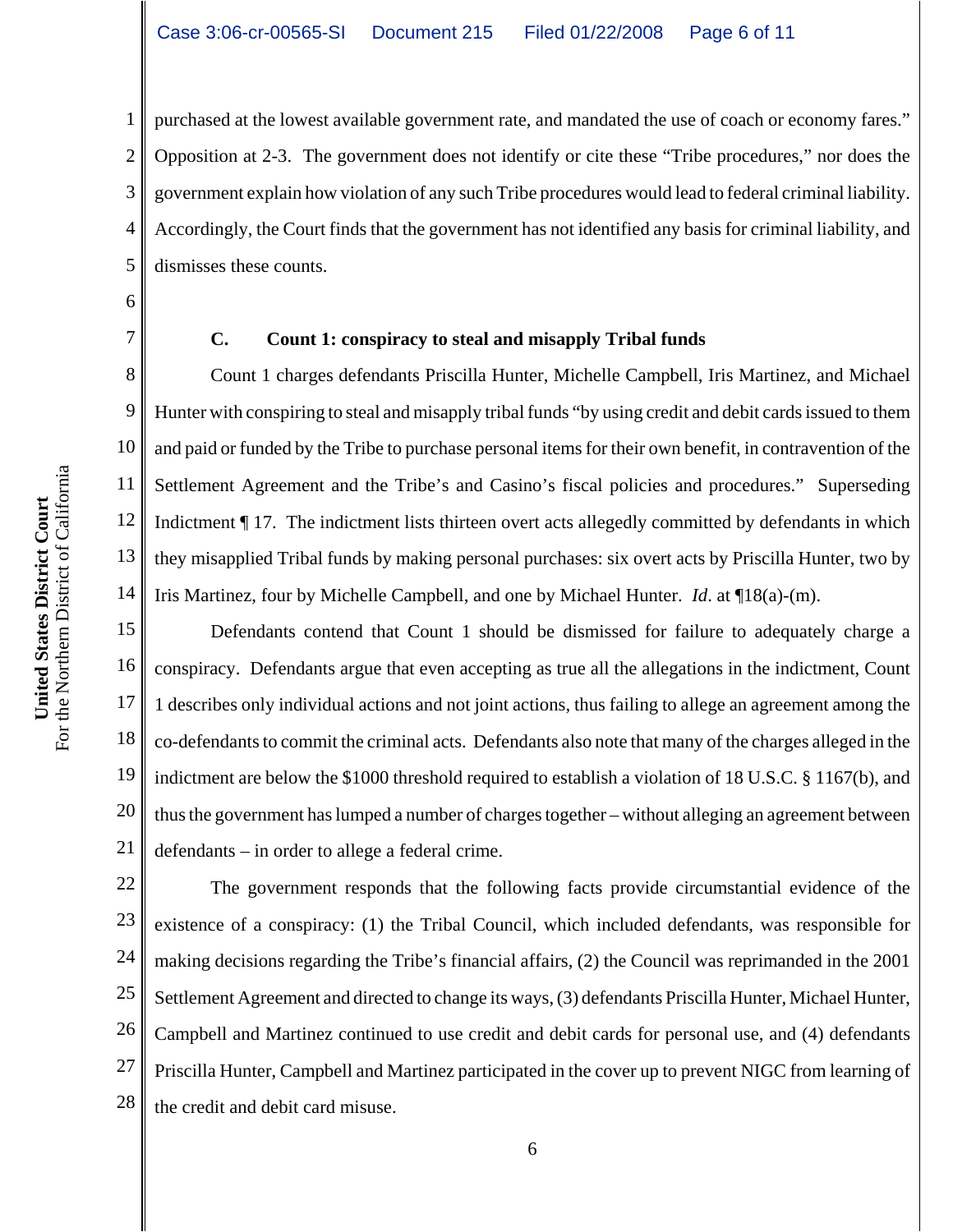As discussed in Section II below, the Court finds that while defendants' motion to dismiss presents a close call, at this juncture in the case it is more prudent to grant defendants' alternative motion for a bill of particulars to allow the government the opportunity to augment its allegations of a conspiracy.

# 2. Defendants motions for bill of particulars<sup>3</sup>

**A. Count 1**

8 9 10 11 12 13 14 15 As an alternative to dismissal of Count 1, defendants seek a bill of particulars providing information as to the government's conspiracy theory and how the government intends to prove the existence of a conspiracy among the four charged defendants. Defendants argue that the government should, *inter alia*, identify or state: (1) each and every act committed by defendants and other individuals that are evidence of the conspiracy; (2) which defendants acted in concert with each other; (3) which defendants (if any) received proceeds, profited from, or received any benefit as a result of any overt act attributed to each defendant; (4) the government's theory as to how defendants conspired with each other in violation of federal law; and (5) what was the alleged agreement among defendants.

16 17 18 19 20 21 22 Rule 7(f) of the Federal Rules of Criminal Procedure provides that the Court may in its discretion require a bill of particulars where necessary to inform the defendant of the charges against him, to minimize the danger of surprise at trial, to prepare for the defense, and to protect against double jeopardy. *See United States v. Long*, 706 F.2d 1044, 1054 (9th Cir. 1984). The Ninth Circuit has held that, in deciding whether to order a bill of particulars, a court "should consider whether the defendant has been advised adequately of the charges through the indictment and all other disclosures made by the government." *Id.*

23 24 25 26 The Court concludes that defendants are entitled to a bill of particulars as to Count 1, although not to the extent sought. The Court agrees with defendants that, as currently stated, the indictment does not allege facts showing a conspiracy. Instead, the indictment only describes individual actions and does not allege an agreement between the defendants to commit the criminal acts. The Court finds that

27

1

2

3

4

5

6

<sup>28</sup> <sup>3</sup> The Court does not address defendants' arguments regarding those counts that are being dismissed by this Order.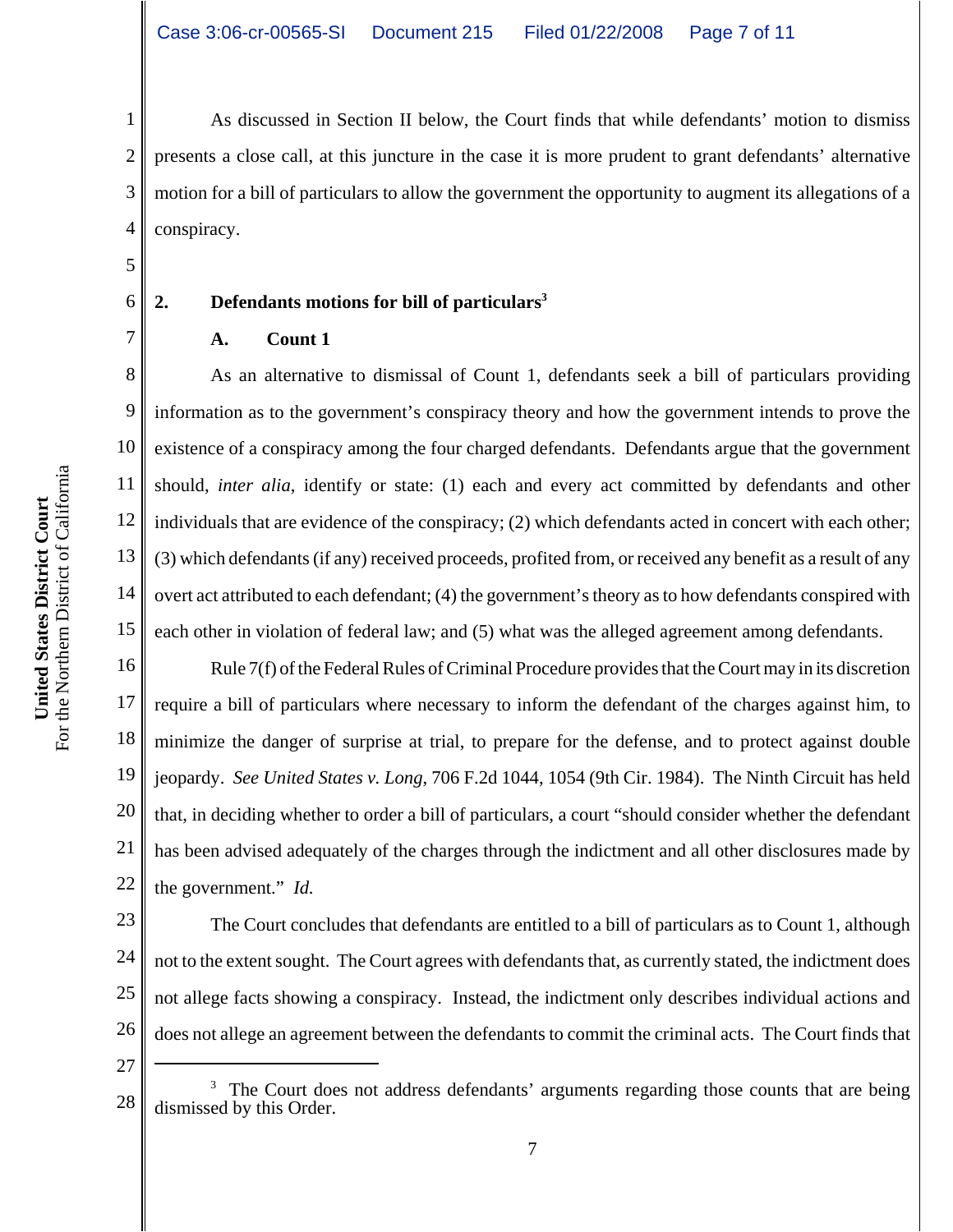1 2 3 4 5 it is reasonable to require the government to identify or state (1) what was the alleged agreement among defendants, and (2) with regard to each overt act listed in the indictment, which defendants were involved in the alleged conspiratorial act. If, as defendants contend, the government has no evidence of an actual agreement between defendants, and instead the charged acts are individual acts that do not rise to the level of a federal crime, defendants may renew these arguments upon a fuller record.

#### **B. Counts 26 and 27**

8 9 10 11 12 13 14 15 16 17 18 Count 26 charges Campbell (along with Priscilla Hunter, Martinez, and Redhorse-Stallworth) with conspiracy to obstruct justice, and Count 27 charges Campbell (and the same defendants) with obstruction of justice. These counts charge that in or around July 2003, "[t]he defendants, having been informed that NIGC planned to conduct an investigation regarding the Tribe's and Casino's compliance with the Agreement, conspired to participate in the alteration and destruction of Tribal and Casino records, with the intent to impede, obstruct and influence the NIGC investigation." Superseding Indictment ¶ 36. The indictment alleges that in furtherance of the conspiracy, defendant Priscilla Hunter directed a Tribal employee to blacken out credit card information in financial records maintained by the Tribe and the Casino; that all four defendants met to alter, mutilate, conceal, cover up, falsify and make false entries in Tribal and Casino financial and business records; and that a "Casino employee" shredded certain Tribal business records. *Id*. ¶ 37(a)-(c).

19 20 21 22 23 Defendant Campbell contends that a bill of particulars is warranted because the indictment only uses generic descriptions that do not explain to defendants what they are alleged to have done. Defendant argues that the indictment should state when, where or how the agreement to conspire was allegedly made, what acts (if any) were taken to further the conspiracy, and what the individual defendants' roles were.

24 25 26 27 28 The Court concludes that defendant is entitled to a bill of particulars, although not to the extent sought by the motion. The Court agrees with the government that the indictment need not specify every overt act committed in furtherance of the charged conspiracies. *See United States v. DiCesare*, 765 F.2d 890, 897 (9th Cir. 1985) (defendants not entitled to bill of particulars in order to obtain names of unknown co-conspirators, exact date on which alleged conspiracy began, or statement of all overt acts),

6

7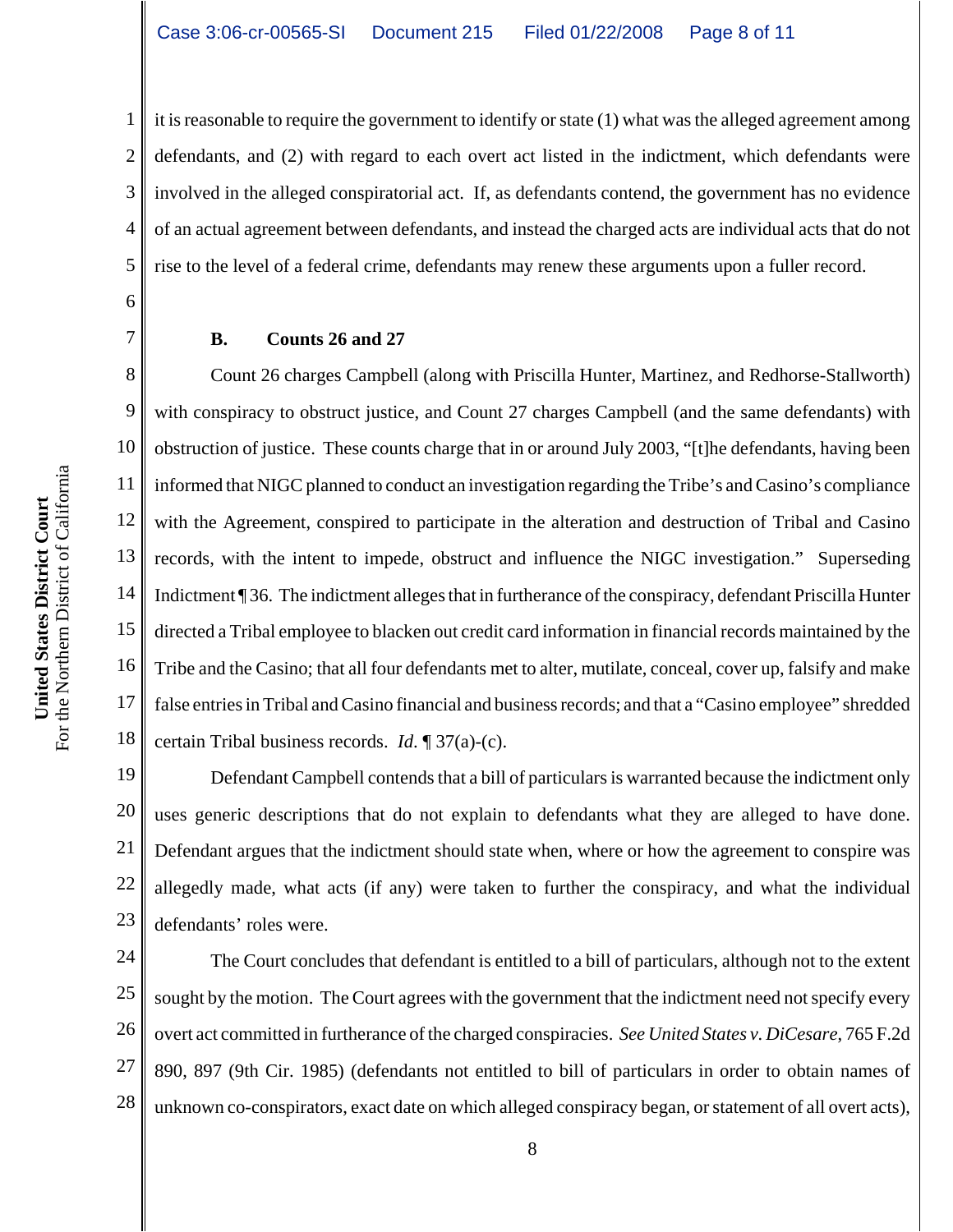*amended on other grounds*, 777 F.2d 543 (1985). However, the Court finds it reasonable to require the government to provide some greater detail regarding the individual defendants' roles in the conspiracy, as well as greater detail regarding the "financial and business records" that were allegedly altered, mutilated, concealed, covered up, falsified and entered falsely.

1

2

3

4

5

6

7

8

9

### **3. Defendant Redhorse-Stallworth's motion for severance**

In light of the Court's dismissal of the political contribution and first-class airfare counts, defendant Redhorse-Stallworth is named in only two of the remaining fifteen counts, Counts 26 and 27 (conspiracy to obstruct and obstruction of justice) discussed above. The other thirteen remaining counts are Count 1 – the "conspiracy to misapply Casino funds" count – and Counts 28-39, which charge Priscilla Hunter and Michelle Campbell with tax evasion and failure to file a tax return. Redhorse-Stallworth contends that Counts 26 and 27 should be severed from all the other counts because the great majority of evidence concerns other defendants, and she will be prejudiced by the "spill-over" effect of evidence against other defendants.<sup>4</sup>

The decision whether to sever pursuant to Rule 14 is committed to the discretion of the Court. *See United States v. Vasquez-Velasco*, 15 F.3d 833, 845 (9th Cir. 1994). Severance may be appropriate to avoid prejudice to a defendant; however, Rule 14 "sets a high standard for a showing of prejudice." *Id.* at 846; *see also United States v. Patterson*, 819 F.2d 1495, 1501 (9th Cir. 1987). The Ninth Circuit has stated,

Inquiry into the prejudicial effect of a joint trial involves consideration of several factors, including: (1) whether the jury may reasonably be expected to collate and appraise the individual evidence against each defendant;  $(2)$  the judge's diligence in instructing the jury on the limited purposes for which certain evidence may be used; (3) whether the nature of the evidence and the legal concepts involved are within the competence of the ordinary juror; and (4) whether [defendants] could show, with some particularity, a risk that the joint trial would compromise a specific trial right of one of the defendants, or prevent the jury from making a reliable judgment about guilt or innocence.

18

19

20

21

22

23

24

25

**United States District Court**

United States District Court

<sup>26</sup> 27 28 <sup>4</sup> Stallworth states that the government claims to have distributed 216,000 pages of discovery spanning alleged conspiracies beginning no later than May 2001 until December 2004, and that the evidence relating to Stallworth consists of 600 pages of reports, including Stallworth's testimony before the Grand Jury on June 15, 2004, her recorded interview with Agent Clyde Raborn of the Department of Justice on April 12, 2004, and a follow up interview with Agent Raborn on May 26, 2005.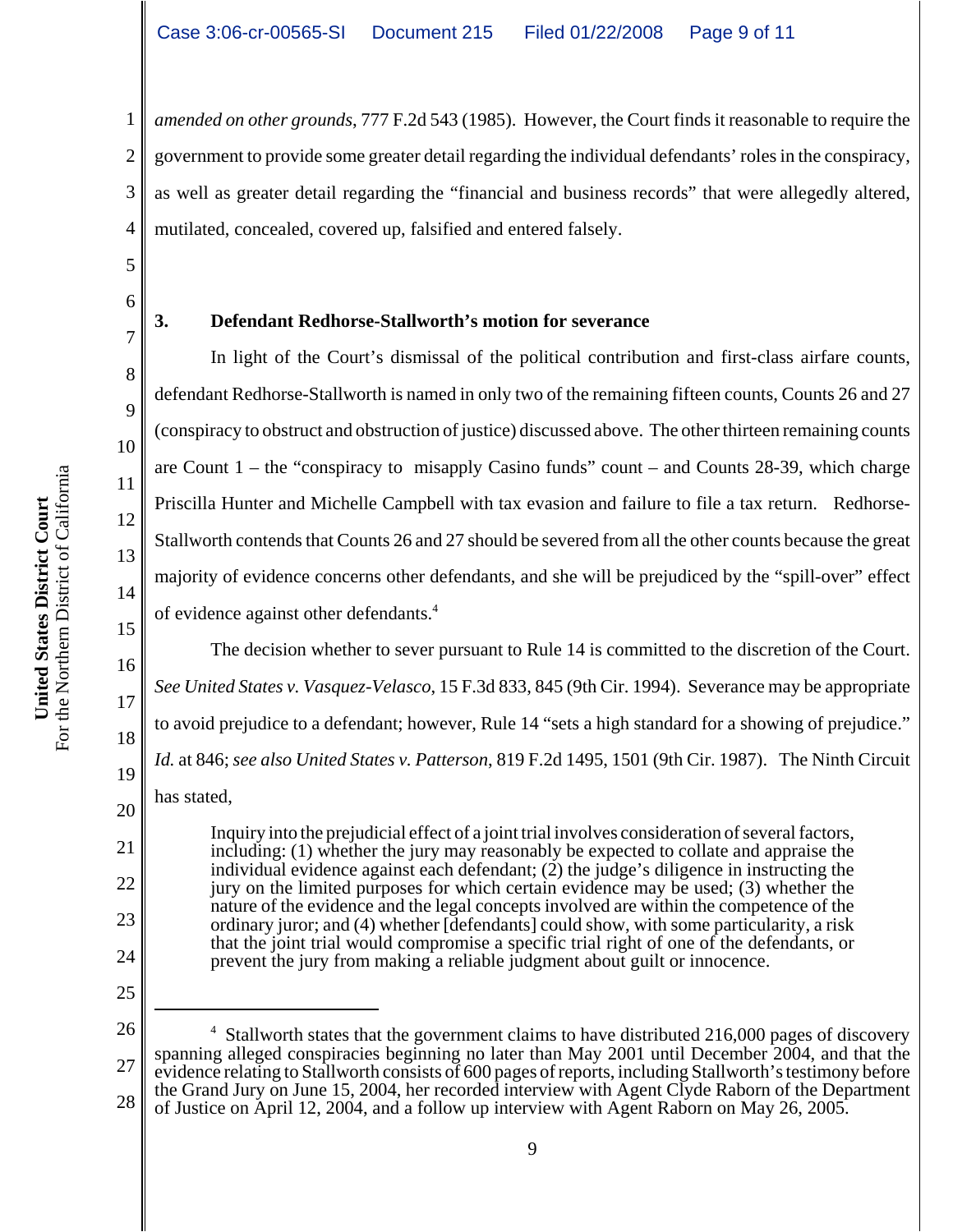*United States v. Fernandez*, 388 F.3d 1199, 1241 (9th Cir. 2004).

2 3 4 5 6 The Court concludes that the motion to sever should be granted in part. The Court finds that Counts 28-39 should be severed from Counts 1, 26 and 27 because Counts 28-39 are substantively distinct from Counts 1, 26 and 27. The tax evasion and failure to file tax return counts are only alleged against two defendants, and the Court is concerned about the potential for confusion of the jury if these counts are combined with the conspiracy and obstruction counts.

10 The Court's dismissal of Counts 2-25 addresses many of the other concerns raised by defendant Redhorse-Stallworth in her motion, and the Court is not persuaded that this defendant will be prejudiced at trial by the inclusion of Count 1. The Court believes that the jury will be able to compartmentalize the evidence regarding Count 1, and that limiting instructions can eliminate any potential prejudice.

11 12 13 14 15 16 17 18 Defendant Redhorse-Stallworth also complains that the government plans to introduce coconspirator statements at trial in violation of her Sixth Amendment rights. However, defendant acknowledges that Federal Rule of Evidence  $801(d)(2)(E)$  provides that a "statement by a coconspirator" of a party during the course and in furtherance of the conspiracy" is not hearsay, and that statements properly admitted under Rule 801(d)(2)(E) do not violate a defendant's Sixth Amendment rights. *See Bourjaily v. United States*, 483 U.S. 171, 182- 83 (1987); *see also United States v. Lujan*, 936 F.2d 406, 410 (9th Cir. 1991) ("there is no Confrontation Clause problem raised since the requirements of Rule  $801(d)(2)(E)$  are satisfied").

19 20 21 22 23 24 The Court finds that defendant's contentions are premature. If the government cannot prove the foundational requirements for statements to be admitted under Rule  $801(d)(2)(E)$ , then those statements will not be admitted at trial. In addition, Redhorse-Stallworth has not identified any specific statements that the government wishes to introduce, and thus her arguments are speculative. Defendant Redhorse-Stallworth may raise objections to the admissibility of co-conspirator statements when the issue is actually ripe for decision.

- 25
- 26
- 27
- 
- 28

1

7

8